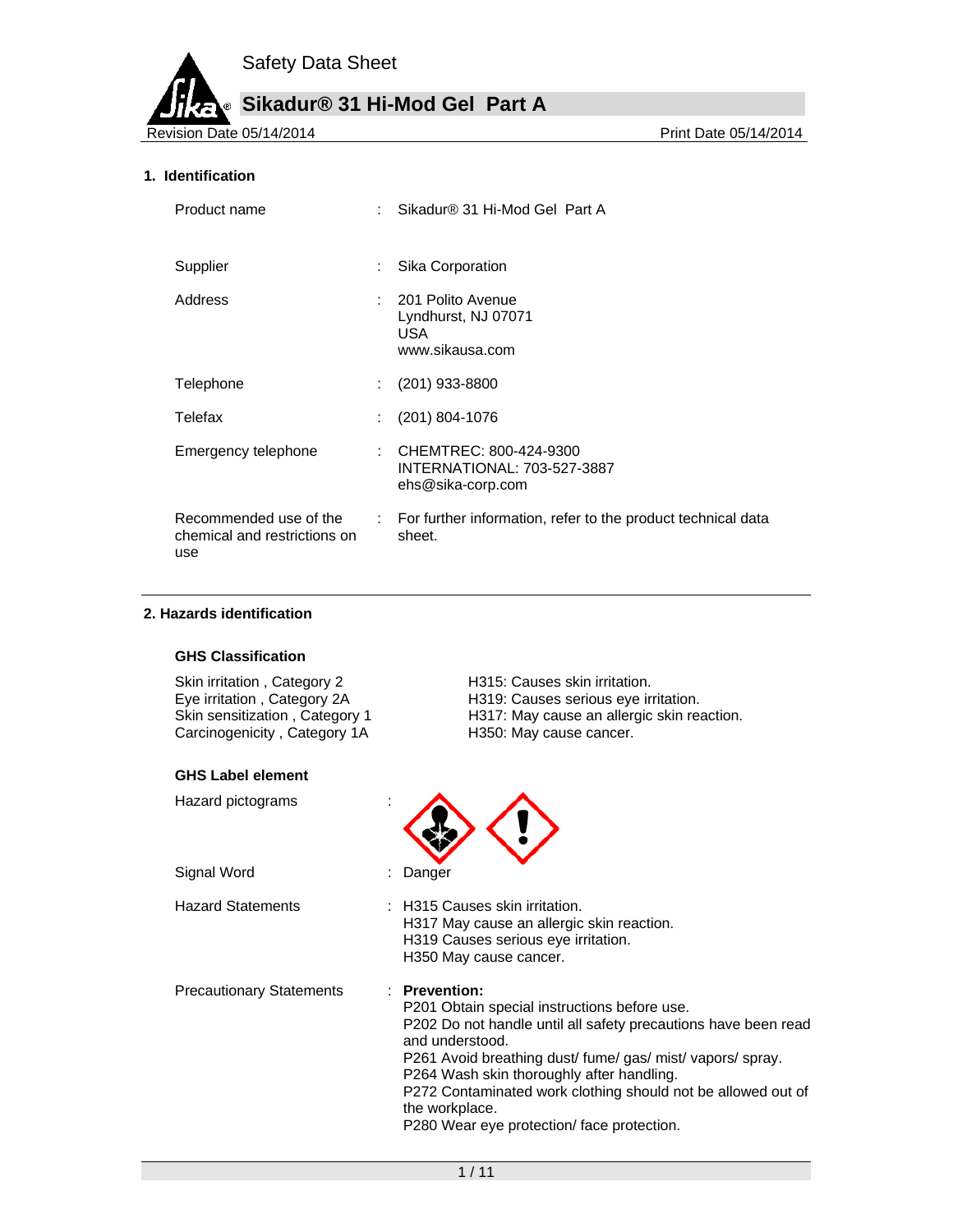

P280 Wear protective gloves.

P281 Use personal protective equipment as required. **Response:**  P302 + P352 IF ON SKIN: Wash with plenty of soap and water. P305 + P351 + P338 IF IN EYES: Rinse cautiously with water for several minutes. Remove contact lenses, if present and easy to do. Continue rinsing. P308 + P313 IF exposed or concerned: Get medical advice/ attention. P333 + P313 If skin irritation or rash occurs: Get medical advice/ attention. P337 + P313 If eye irritation persists: Get medical advice/ attention. P362 Take off contaminated clothing and wash before reuse. **Storage:**  P405 Store locked up. **Disposal:**  P501 Dispose of contents/ container to an approved waste

disposal plant.

See Section 11 for more detailed information on health effects and symptoms.

# **3. Composition/information on ingredients**

# **Hazardous ingredients**

| l Chemical Name                          | l CAS-No.  | Concentration (%)         |
|------------------------------------------|------------|---------------------------|
| Quartz (SiO2)                            | 14808-60-7 | $\vert$ >= 25 - < 50 %    |
| bisphenol-A-(epichlorhydrin) epoxy resin | 25068-38-6 | l >= 25 - < 50 %          |
| titanium dioxide                         | 13463-67-7 | $\rightarrow$ = 1 - < 2 % |
| Quartz (SiO2) <5µm                       | 14808-60-7 | $\vert \rangle = 0 - 1\%$ |

There are no additional ingredients present which, within the current knowledge of the supplier and in the concentrations applicable, are classified as hazardous to health or the environment and hence require reporting in this section.

#### **4. First aid measures**

| If inhaled              | $\therefore$ Move to fresh air.<br>Consult a physician after significant exposure.                                                                                   |
|-------------------------|----------------------------------------------------------------------------------------------------------------------------------------------------------------------|
| In case of skin contact | : Take off contaminated clothing and shoes immediately.<br>Wash off with soap and plenty of water.<br>If symptoms persist, call a physician.                         |
| In case of eye contact  | : Immediately flush eye(s) with plenty of water.<br>Remove contact lenses.<br>Keep eye wide open while rinsing.<br>If eye irritation persists, consult a specialist. |
| If swallowed            | : Clean mouth with water and drink afterwards plenty of water.<br>Induce vomiting immediately and call a physician.                                                  |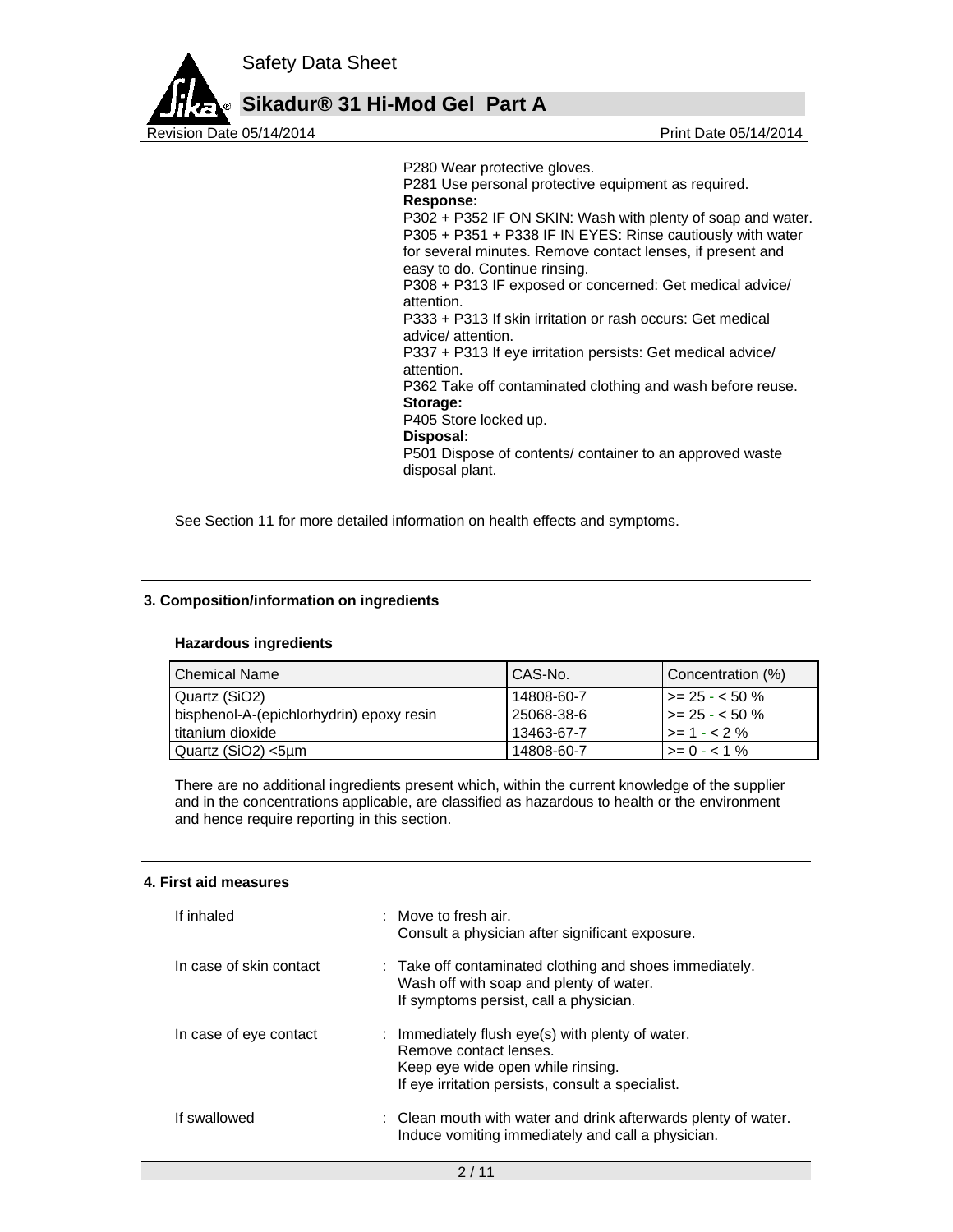

# **Sikadur® 31 Hi-Mod Gel Part A**

|                                                                                                        | Do NOT induce vomiting.<br>Do not give milk or alcoholic beverages.<br>Never give anything by mouth to an unconscious person.                                                                                                   |
|--------------------------------------------------------------------------------------------------------|---------------------------------------------------------------------------------------------------------------------------------------------------------------------------------------------------------------------------------|
| Most important symptoms<br>and effects, both acute and<br>delayed                                      | : Allergic reactions<br>Excessive lachrymation<br>Erythema<br><b>Dermatitis</b><br>See Section 11 for more detailed information on health effects<br>and symptoms.                                                              |
|                                                                                                        | irritant effects<br>sensitizing effects<br>carcinogenic effects                                                                                                                                                                 |
| Protection of first-aiders                                                                             | : Move out of dangerous area.<br>Consult a physician.<br>Show this material safety data sheet to the doctor in<br>attendance.                                                                                                   |
| Notes to physician                                                                                     | : Treat symptomatically.                                                                                                                                                                                                        |
| 5. Fire-fighting measures                                                                              |                                                                                                                                                                                                                                 |
| Suitable extinguishing media                                                                           | Use extinguishing measures that are appropriate to local<br>circumstances and the surrounding environment.                                                                                                                      |
| Specific extinguishing<br>methods                                                                      | : Collect contaminated fire extinguishing water separately. This<br>must not be discharged into drains.<br>Fire residues and contaminated fire extinguishing water must<br>be disposed of in accordance with local regulations. |
| Special protective equipment<br>for fire-fighters                                                      | : In the event of fire, wear self-contained breathing apparatus.                                                                                                                                                                |
| 6. Accidental release measures                                                                         |                                                                                                                                                                                                                                 |
| Personal precautions,<br>protective equipment and<br>emergency procedures<br>Environmental precautions | : Use personal protective equipment.<br>Deny access to unprotected persons.<br>Do not flush into surface water or sanitary sewer system.                                                                                        |
|                                                                                                        | If the product contaminates rivers and lakes or drains inform<br>respective authorities.<br>Local authorities should be advised if significant spillages<br>cannot be contained.                                                |
| Methods and materials for<br>containment and cleaning up                                               | Soak up with inert absorbent material (e.g. sand, silica gel,<br>acid binder, universal binder, sawdust).<br>Keep in suitable, closed containers for disposal.                                                                  |
| 7. Handling and storage                                                                                |                                                                                                                                                                                                                                 |

# **7. Handling and storage**

Advice on safe handling : Do not breathe vapors or spray mist.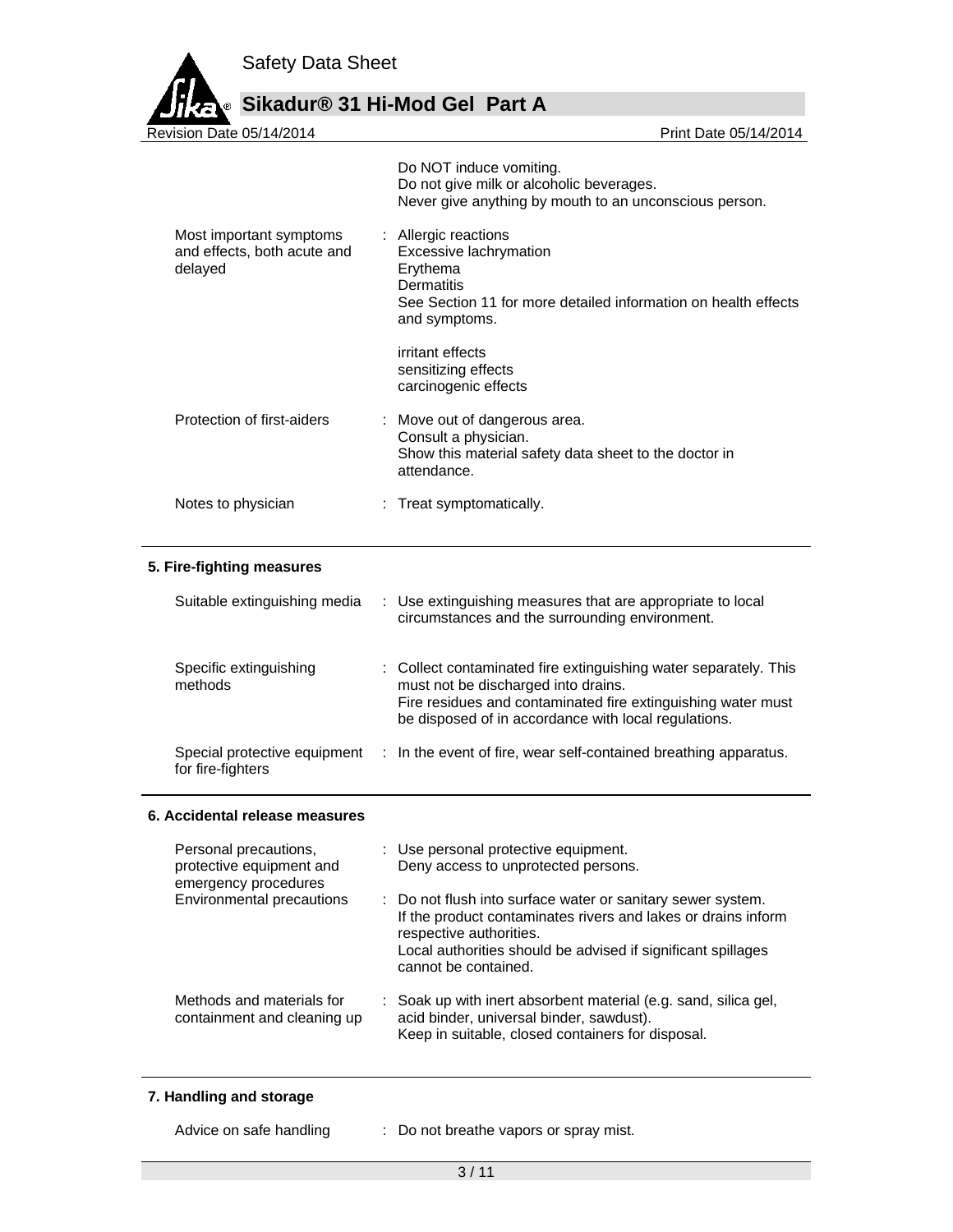

Revision Date 05/14/2014 Avoid exceeding the given occupational exposure limits (see section 8). Do not get in eyes, on skin, or on clothing. For personal protection see section 8. Persons with a history of skin sensitization problems or asthma, allergies, chronic or recurrent respiratory disease should not be employed in any process in which this mixture is being used. Smoking, eating and drinking should be prohibited in the application area. Follow standard hygiene measures when handling chemical products. Conditions for safe storage : Prevent unauthorized access. Store in original container. Keep container tightly closed in a dry and well-ventilated place. Observe label precautions. Store in accordance with local regulations. Materials to avoid : no data available

# **8. Exposure controls/personal protection**

| <b>Component</b>   | CAS-No.    | Basis **            | Value      | Exposure limit(s)*/<br>Form of exposure   |
|--------------------|------------|---------------------|------------|-------------------------------------------|
| Quartz (SiO2)      | 14808-60-7 | <b>ACGIH</b>        | <b>TWA</b> | $0.025$ mg/m3<br>Respirable fraction      |
|                    |            | OSHA Z-3            | <b>TWA</b> | 30 mg/m3<br>/ %SiO2+2<br>total dust       |
|                    |            | OSHA Z-3            | <b>TWA</b> | 10 mg/m3<br>/ %SiO2+2<br>respirable       |
|                    |            | OSHA Z-3            | <b>TWA</b> | 250 mppcf<br>/ %SiO2+5<br>respirable      |
|                    |            | <b>OSHA PO</b>      | <b>TWA</b> | $0.1 \text{ mg/m}$<br>Respirable fraction |
| titanium dioxide   | 13463-67-7 | <b>ACGIH</b>        | <b>TWA</b> | $10$ mg/m $3$                             |
|                    |            | OSHA P0             | <b>TWA</b> | 10 mg/m3<br>Total                         |
|                    |            | OSHA <sub>Z-1</sub> | <b>TWA</b> | 15 mg/m3<br>total dust                    |
| Quartz (SiO2) <5µm | 14808-60-7 | <b>ACGIH</b>        | <b>TWA</b> | 0.025 mg/m3                               |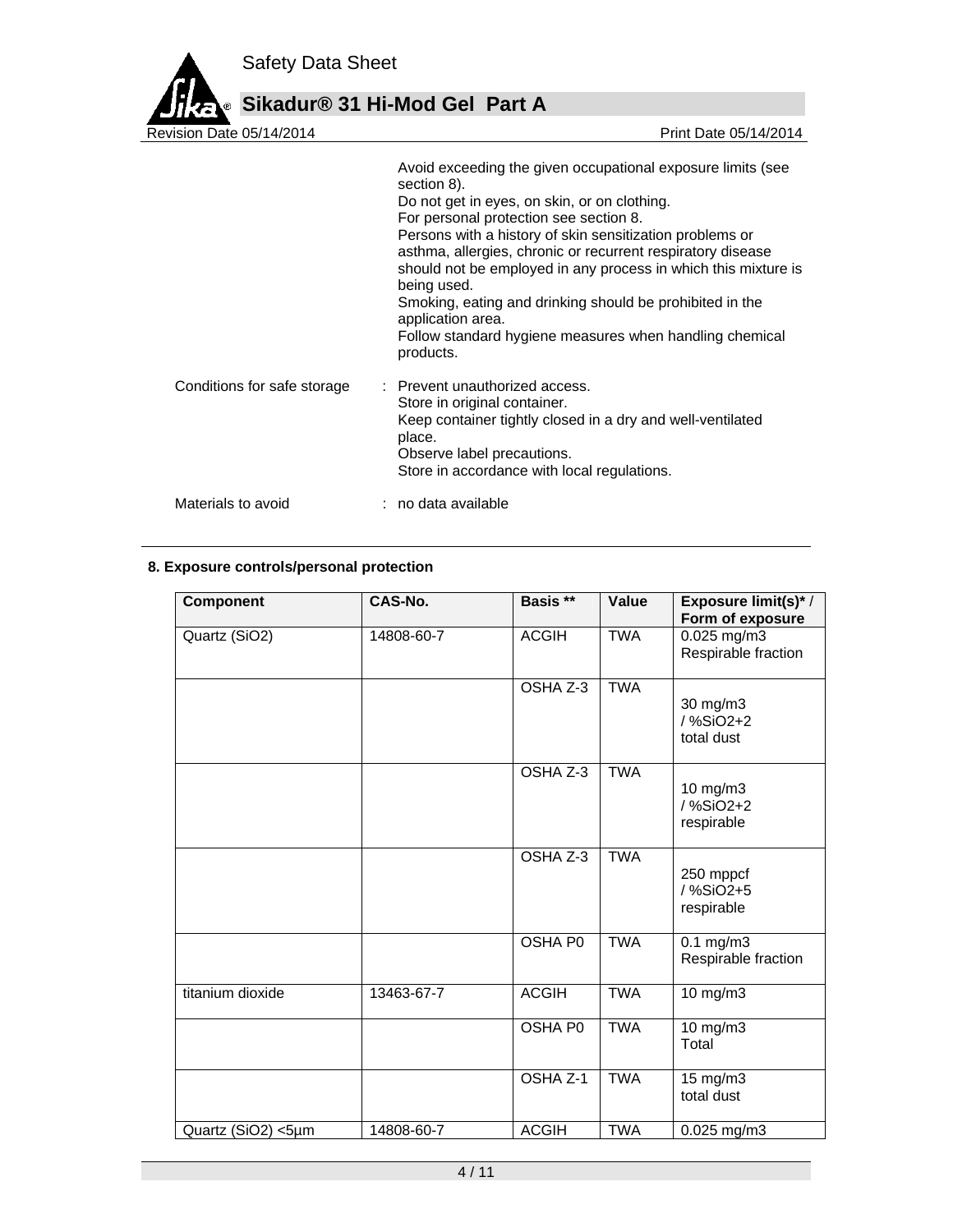

# **Sikadur® 31 Hi-Mod Gel Part A**

Revision Date 05/14/2014

|          |            | Respirable fraction                   |
|----------|------------|---------------------------------------|
| OSHA Z-3 | <b>TWA</b> | 30 mg/m3<br>/ %SiO2+2<br>total dust   |
| OSHA Z-3 | <b>TWA</b> | 10 mg/m3<br>/%SiO2+2<br>respirable    |
| OSHA Z-3 | <b>TWA</b> | 250 mppcf<br>/%SiO2+5<br>respirable   |
| OSHA P0  | <b>TWA</b> | $0.1$ mg/m $3$<br>Respirable fraction |

\*The above mentioned values are in accordance with the legislation in effect at the date of the release of this safety data sheet.

# \*\***Basis**

- ACGIH. Threshold Limit Values (TLV) OSHA P0. Table Z-1, Limit for Air Contaminat (1989 Vacated Values) OSHA P1. Permissible Exposure Limits (PEL), Table Z-1, Limit for Air Contaminant OSHA P2. Permissible Exposure Limits (PEL), Table Z-2 OSHA Z3. Table Z-3, Mineral Dust
- **Engineering measures** : Use of adequate ventilation should be sufficient to control worker exposure to airborne contaminants. If the use of this product generates dust, fumes, gas, vapor or mist, use process enclosures, local exhaust ventilation or other engineering controls to keep worker exposure below any recommended or statutory limits.

# **Personal protective equipment**

| Respiratory protection | : Use a properly fitted NIOSH approved air-purifying or air-fed<br>respirator complying with an approved standard if a risk<br>assessment indicates this is necessary.                                                                                                             |  |
|------------------------|------------------------------------------------------------------------------------------------------------------------------------------------------------------------------------------------------------------------------------------------------------------------------------|--|
|                        | The filter class for the respirator must be suitable for the<br>maximum expected contaminant concentration<br>(gas/vapor/aerosol/particulates) that may arise when handling<br>the product. If this concentration is exceeded, self-contained<br>breathing apparatus must be used. |  |
| Hand protection        |                                                                                                                                                                                                                                                                                    |  |
| Remarks                | : Chemical-resistant, impervious gloves complying with an<br>approved standard should be worn at all times when handling<br>chemical products if a risk assessment indicates this is<br>necessary.                                                                                 |  |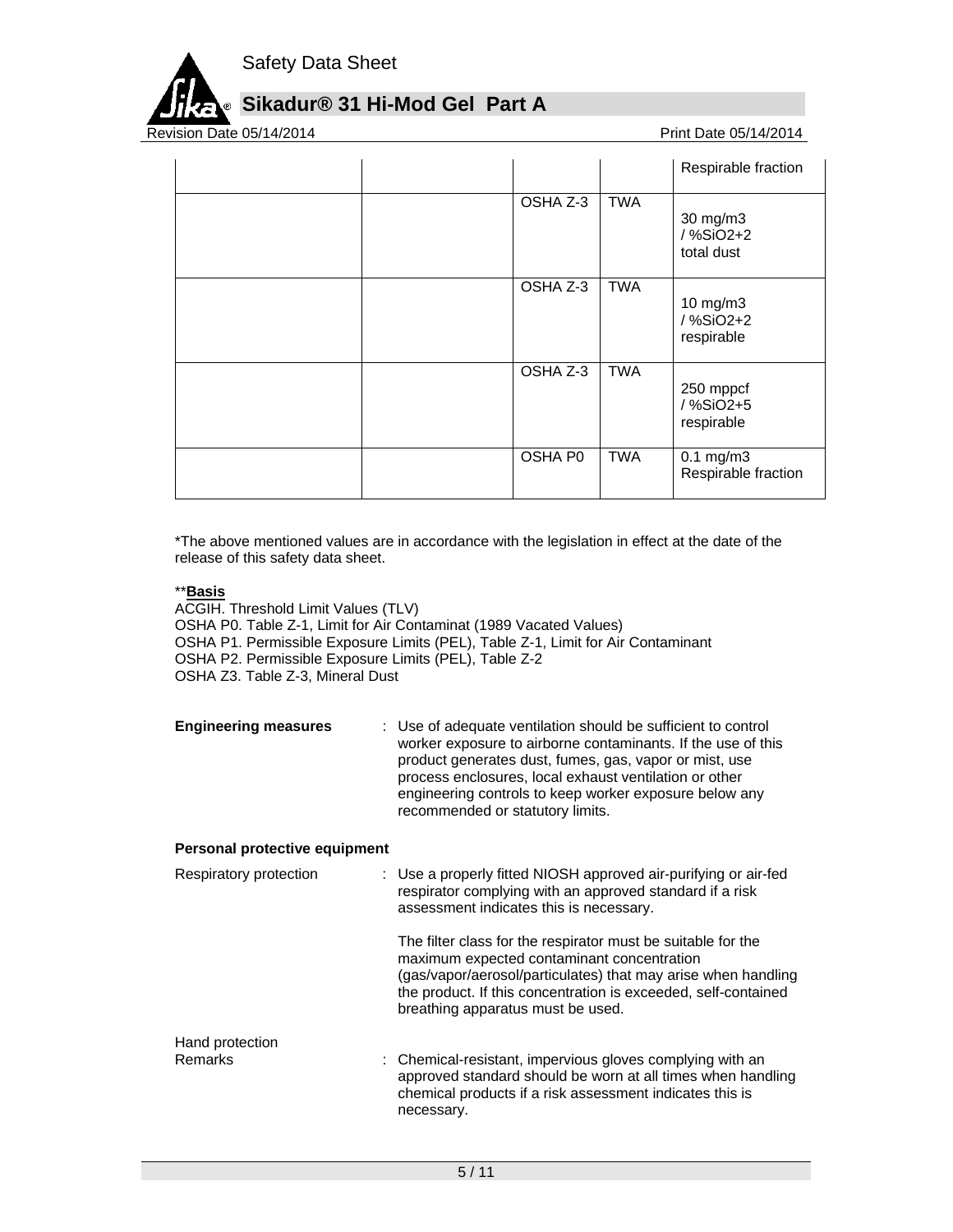

| Revision Date 05/14/2014 | Print Date 05/14/2014                                                                                                                                                                                                                                 |
|--------------------------|-------------------------------------------------------------------------------------------------------------------------------------------------------------------------------------------------------------------------------------------------------|
| Eye protection           | : Safety eyewear complying with an approved standard should<br>be used when a risk assessment indicates this is necessary.                                                                                                                            |
| Skin and body protection | : Choose body protection in relation to its type, to the<br>concentration and amount of dangerous substances, and to<br>the specific work-place.                                                                                                      |
| Hygiene measures         | : Avoid contact with skin, eyes and clothing.<br>Wash hands before breaks and immediately after handling the<br>product.<br>Remove contaminated clothing and protective equipment<br>before entering eating areas.<br>Wash thoroughly after handling. |

# **9. Physical and chemical properties**

| Appearance                                 |    | paste                              |
|--------------------------------------------|----|------------------------------------|
| Color                                      |    | white                              |
| Odor                                       | ÷  | aromatic                           |
| <b>Odor Threshold</b>                      | ÷. | no data available                  |
| Flash point                                | t  | $> 212$ °F ( $> 100$ °C)           |
| Ignition temperature                       | ÷  | not applicable                     |
| Decomposition temperature                  | ÷  | no data available                  |
| Lower explosion limit (Vol%)               | ÷  | no data available                  |
| Upper explosion limit (Vol%)               | ÷  | no data available                  |
| Flammability (solid, gas)                  |    | no data available                  |
| Oxidizing properties                       | ÷  | no data available                  |
| Autoignition temperature                   | ÷  | no data available                  |
| рH                                         | ÷  | no data available                  |
| Melting point/range /<br>Freezing point    | t. | no data available                  |
| Boiling point/boiling range                | ÷  | no data available                  |
| Vapor pressure                             | ÷  | no data available                  |
| Density                                    | ÷  | $1.8$ g/cm $3$<br>at 68 °F (20 °C) |
| Water solubility                           | t. | Note: insoluble                    |
| Partition coefficient: n-<br>octanol/water | ÷  | no data available                  |
| Viscosity, dynamic                         | İ. | no data available                  |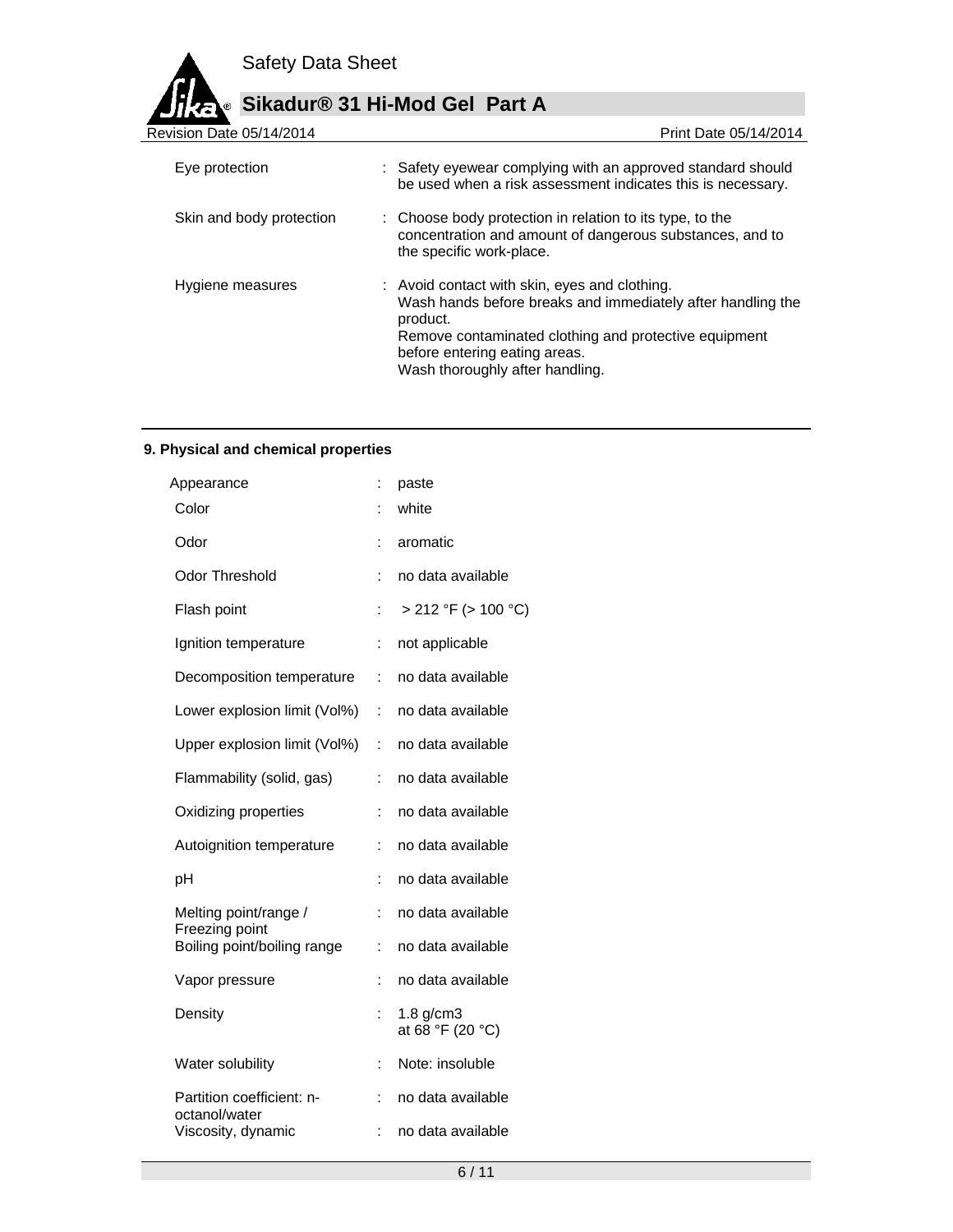# **Sikadur® 31 Hi-Mod Gel Part A**

Revision Date 05/14/2014

| Viscosity, kinematic                        |   | $> 20.5$ mm2/s<br>at $104 °F$ (40 °C) |
|---------------------------------------------|---|---------------------------------------|
| Relative vapor density                      |   | no data available                     |
| Evaporation rate                            |   | no data available                     |
| Burning rate                                |   | no data available                     |
| Volatile organic compounds<br>(VOC) content | ÷ | $4$ g/l<br>A+B Combined               |

#### **10. Stability and reactivity**

| Reactivity                            | : No dangerous reaction known under conditions of normal use. |
|---------------------------------------|---------------------------------------------------------------|
| Chemical stability                    | : The product is chemically stable.                           |
| Possibility of hazardous<br>reactions | : Stable under recommended storage conditions.                |
| Conditions to avoid                   | : no data available                                           |
| Incompatible materials                | : no data available                                           |

# **11. Toxicological information**

# **Acute toxicity**

# **Product**

| Acute oral toxicity       | : no data available |
|---------------------------|---------------------|
| Acute inhalation toxicity | : no data available |
| Acute dermal toxicity     | : no data available |

# **Ingredients:**

| bisphenol-A-(epichlorhydrin) epoxy resin : |                                  |
|--------------------------------------------|----------------------------------|
| Acute oral toxicity                        | : LD50 Oral rat: $> 5,000$ mg/kg |

| Acute dermal toxicity |  | : LD50 Dermal rabbit: $> 20,000$ mg/kg |  |  |
|-----------------------|--|----------------------------------------|--|--|
|-----------------------|--|----------------------------------------|--|--|

# **Skin corrosion/irritation**

# **Product**

Causes skin irritation.

# **Serious eye damage/eye irritation**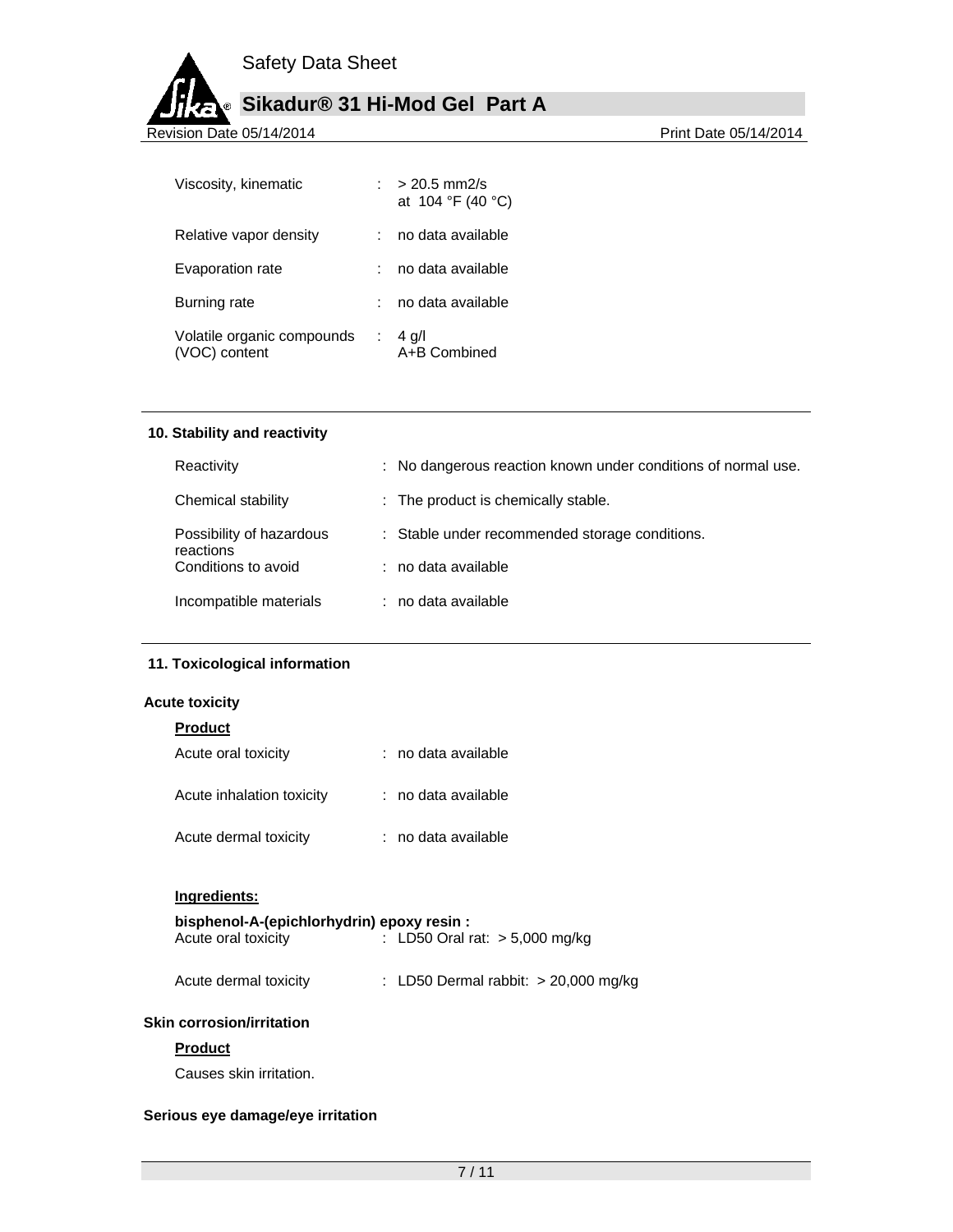# **Sikadur® 31 Hi-Mod Gel Part A**

Revision Date 05/14/2014

# **Product**

Causes serious eye irritation.

## **Respiratory or skin sensitization**

## **Product**

May cause an allergic skin reaction.

#### **Germ cell mutagenicity**

#### **Product**

Mutagenicity **interest and a** contained the Mutagenicity

 Quartz (SiO2) 14808-60-7 Quartz (SiO2) <5µm 14808-60-7 Group 2B: Possibly carcinogenic to humans

# **Carcinogenicity**

**Product** 

Carcinogenicity : May cause cancer.

#### **IARC** Group 1: Carcinogenic to humans

titanium dioxide 13463-67-7 **NTP** Known to be human carcinogen Quartz (SiO2) 14808-60-7 Quartz (SiO2) <5µm 14808-60-7

# **Reproductive Toxicity/Fertility**

# **Product**

Reproductive toxicity : no data available

# **Reproductive Toxicity/Development/Teratogenicity**

# **Product**

Teratogenicity : no data available

# **STOT-single exposure**

# **Product**

Assessment: no data available

# **STOT-repeated exposure**

Once sensitized, a severe allergic reaction may occur when subsequently exposed to very low levels.

# **Product**

Assessment: no data available

# **Aspiration toxicity**

# **Product**

no data available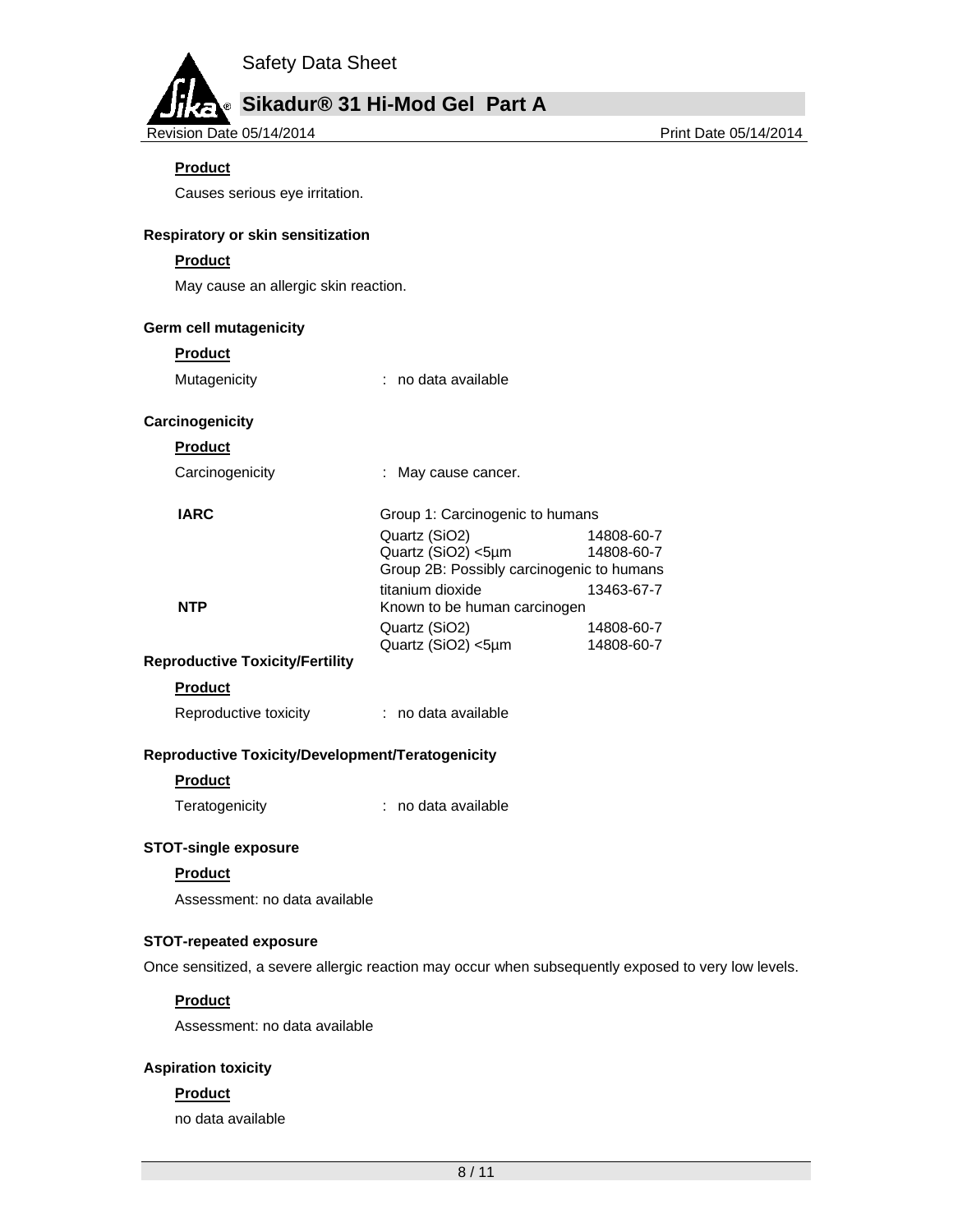

## **12. Ecological information**

| Other information | Do not empty into drains; dispose of this material and its<br>container in a safe way.<br>Avoid dispersal of spilled material and runoff and contact<br>with soil, waterways, drains and sewers.<br>Toxic to aquatic organisms, may cause long-term adverse<br>effects in the aquatic environment.<br>May be harmful to the environment if released in large<br>quantities.<br>Water polluting material. |
|-------------------|----------------------------------------------------------------------------------------------------------------------------------------------------------------------------------------------------------------------------------------------------------------------------------------------------------------------------------------------------------------------------------------------------------|
|                   |                                                                                                                                                                                                                                                                                                                                                                                                          |

# **13. Disposal considerations**

| Disposal methods       |                                                                                                                                                                                                                               |  |
|------------------------|-------------------------------------------------------------------------------------------------------------------------------------------------------------------------------------------------------------------------------|--|
| Waste from residues    | : Disposal of this product, solutions and any by-products should<br>at all times comply with the requirements of environmental<br>protection and waste disposal legislation and any regional<br>local authority requirements. |  |
| Contaminated packaging | : Empty containers should be taken to an approved waste<br>handling site for recycling or disposal.                                                                                                                           |  |

# **14. Transport information**

**DOT** 

Not regulated

# **IATA**

| UN number                                   | 3082                                                                                              |
|---------------------------------------------|---------------------------------------------------------------------------------------------------|
| Description of the goods                    | Environmentally hazardous substance, liquid, n.o.s.<br>(bisphenol-A-(epichlorhydrin) epoxy resin) |
| Class                                       | 9                                                                                                 |
| Packing group                               | Ш                                                                                                 |
| Labels                                      | 9                                                                                                 |
| Packing instruction (cargo<br>aircraft)     | 964                                                                                               |
| Packing instruction<br>(passenger aircraft) | 964                                                                                               |
| Packing instruction<br>(passenger aircraft) | Y964                                                                                              |
| <b>IMDG</b>                                 |                                                                                                   |
| UN number                                   | 3082                                                                                              |
| Description of the goods                    | ENVIRONMENTALLY HAZARDOUS SUBSTANCE, LIQUID,<br>N.O.S.                                            |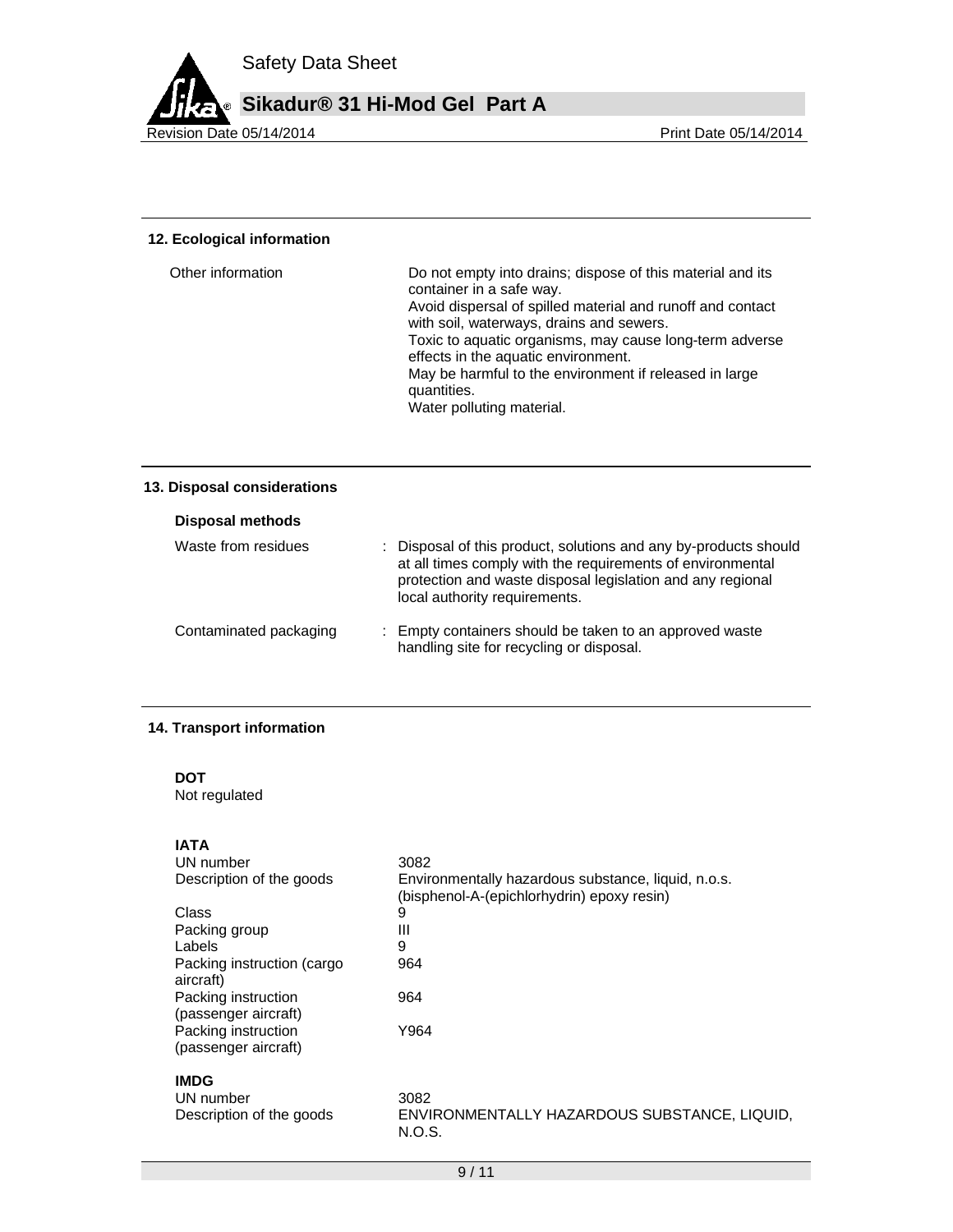

|                  | (bisphenol-A-(epichlorhydrin) epoxy resin) |
|------------------|--------------------------------------------|
| Class            | 9                                          |
| Packing group    | Ш                                          |
| Labels           | 9                                          |
| EmS Number 1     | F-A                                        |
| EmS Number 2     | S-F                                        |
| Marine pollutant | ves                                        |

IMDG: For Limited Quantity special provisions reference IMDG Code Chapter 3.4

#### **Special precautions for user**

no data available

**Transport in bulk according to Annex II of MARPOL 73/78 and the IBC Code**  not applicable

#### **15. Regulatory information**

| <b>TSCA list</b> | : All chemical substances in this product are either listed on the |
|------------------|--------------------------------------------------------------------|
|                  | TSCA Inventory or are in compliance with a TSCA Inventory          |
|                  | exemption.                                                         |

# **EPCRA - Emergency Planning and Community Right-to-Know**

#### **CERCLA Reportable Quantity**

This material does not contain any components with a CERCLA RQ.

# **SARA304 Reportable Quantity**

This material does not contain any components with a section 304 EHS RQ.

| SARA 311/312 Hazards                       | : Acute Health Hazard<br>Chronic Health Hazard                                                                                                                                                         |
|--------------------------------------------|--------------------------------------------------------------------------------------------------------------------------------------------------------------------------------------------------------|
| <b>SARA 302</b>                            | : SARA 302: No chemicals in this material are subject to the<br>reporting requirements of SARA Title III, Section 302.                                                                                 |
| <b>SARA 313</b>                            | : SARA 313: This material does not contain any chemical<br>components with known CAS numbers that exceed the<br>threshold (De Minimis) reporting levels established by SARA<br>Title III, Section 313. |
| <b>Clean Air Act</b>                       |                                                                                                                                                                                                        |
| <b>Ozone-Depletion</b><br><b>Potential</b> | This product neither contains, nor was manufactured with a<br>Class I or Class II ODS as defined by the U.S. Clean Air Act<br>Section 602 (40 CFR 82, Subpt. A, App.A + B).                            |

This product does not contain any hazardous air pollutants (HAP), as defined by the U.S. Clean Air Act Section 12 (40 CFR 61).